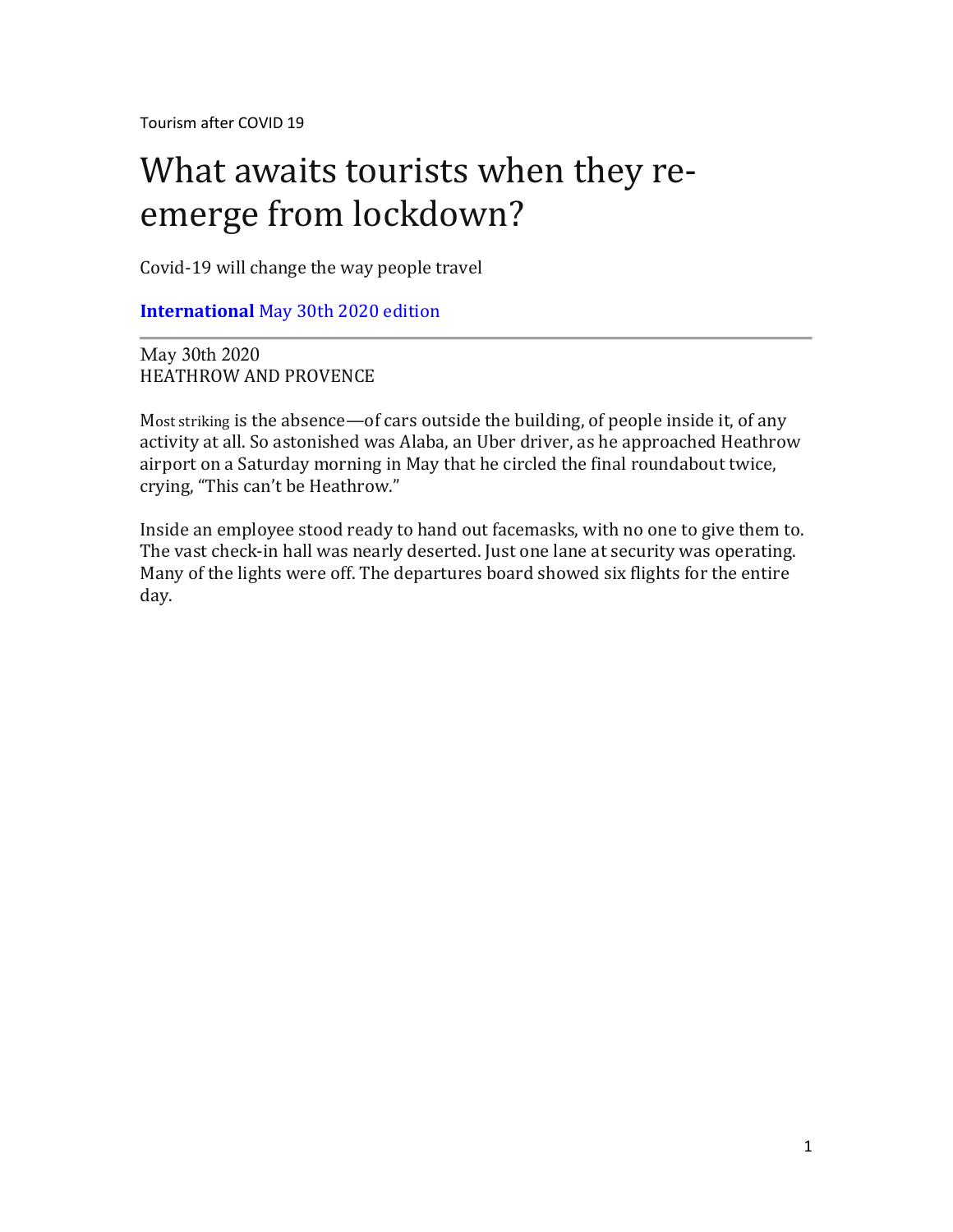

#### The Economist

International travel has all but stopped. Borders are closed. Hotels are empty. In April last year 6.8m passengers passed through Heathrow. This April just over 200,000 did—fewer than a pandemic-less daily average. Flight movements across Europe are down by nearly 85% (see chart 1). In America the Transportation Security Administration screened 3.2m passengers in its airports last month, down from 70m during the same period last year. Some countries, such as India, stopped all road and rail transport, grounded all flights and shuttered airports. And as countries creak open, they are picking and choosing which nationalities to allow in. The old rules have gone out of the window.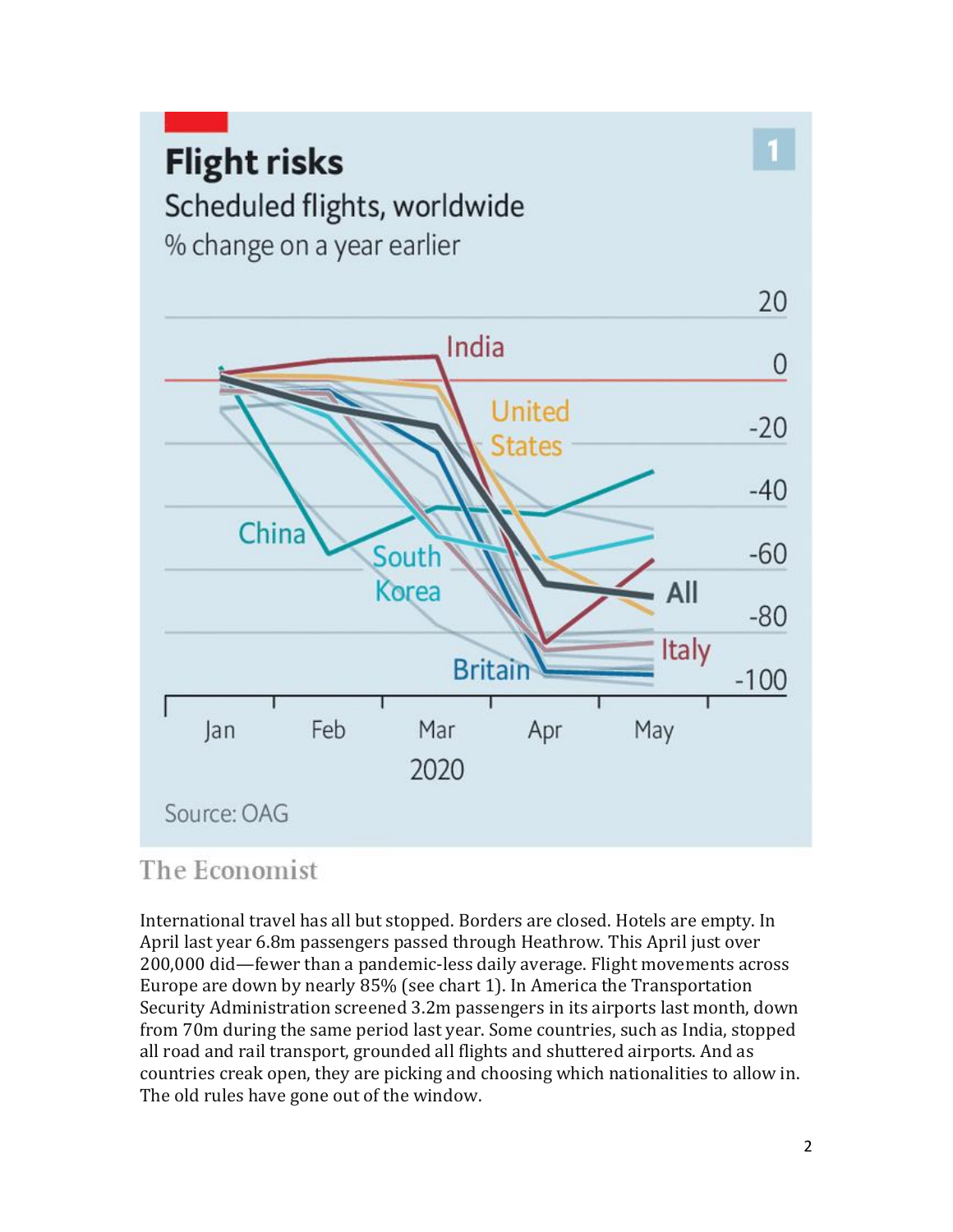And so, for many 2020 will be a year without holidays. The fear of disease will keep people at home. Travel is already a luxury. Even in rich Europe, with its generous holiday entitlements, three in ten cannot afford a week's annual holiday away from home. Those who have lost jobs or who are worried about recessions may cut travel from their budgets. For those who still dream of foreign beaches, the biggest obstacle will be getting anywhere. Many restrictions—including border closures and quarantines post-arrival—are still in place.



The Economist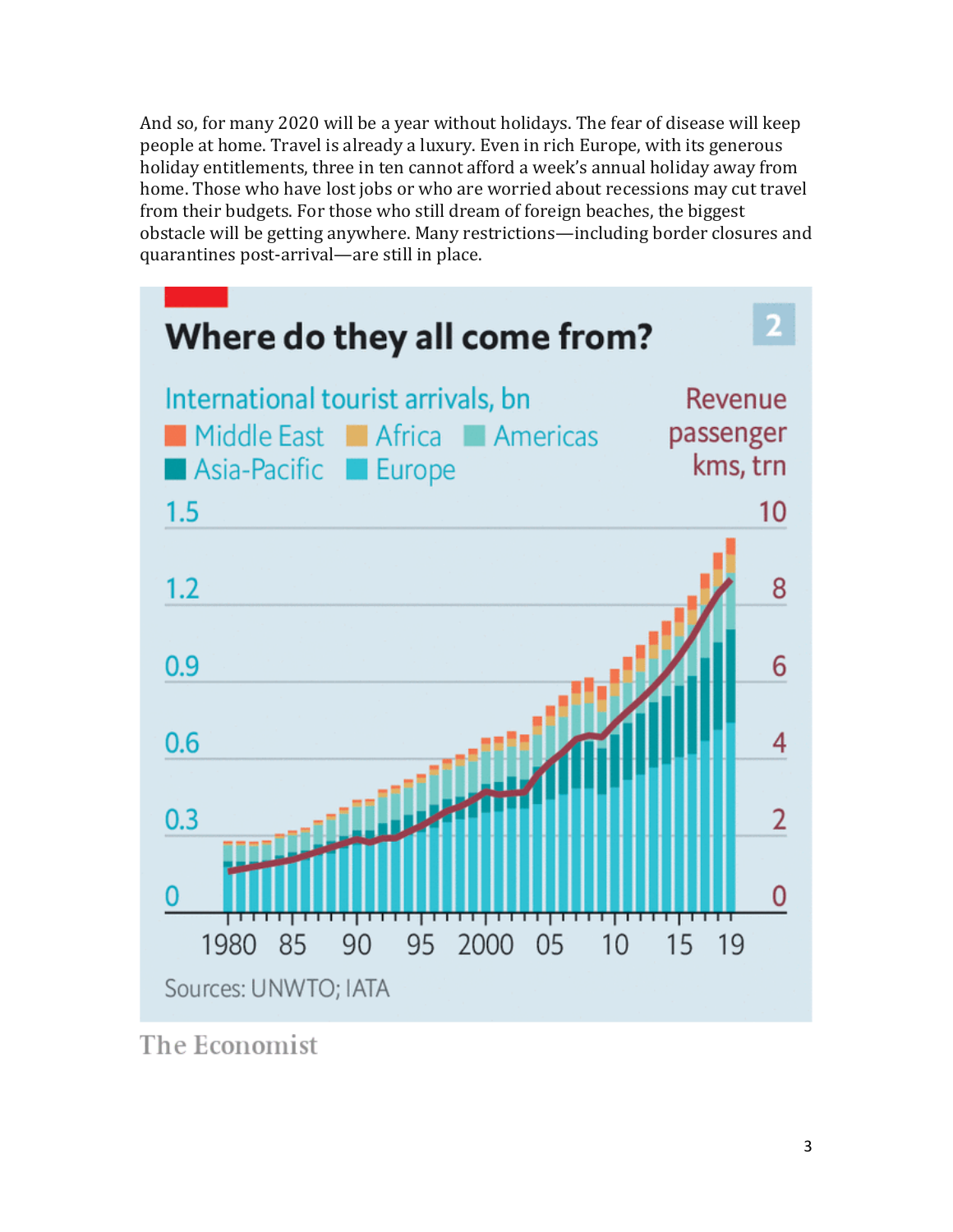Tourism is a giant of the global economy. People went on 1.4bn foreign trips in 2018, twice the number in 2000 (see chart 2). In that time a rich-country habit became a global one. Such was the scramble to attract tourists, countries started projecting themselves as global travel brands (think Incredible India! or Epic Estonia). By the industry's reckoning, 330m jobs—from well-paid airline pilots to tour guides and dishwashers working unseen in expensive resorts—depend on travellers. Many of those are local; about three-quarters of all tourism in rich countries is within national borders, according to the oecd, a club of mostly rich countries.

The health of national exchequers, as well as the shape of sectors from restaurants to hotels and luxury goods (which are often bought while people are on holiday), will depend on what tourism looks like when it is allowed to resume. Hotels and airlines are using the upheaval as an opportunity to rework how they function. Families are rethinking how and where they can safely take their holidays. Many of the changes will last only until a vaccine for covid-19 appears. But some will stick. How people start to travel in 2020—or 2021—will shape how they travel for years thereafter.

In normal times international tourists spend \$1.6trn each year—more than Spain's gdp. The jobs tourism creates cannot be offshored, and often appear in places where few other opportunities exist. A Barcelona bar selling sangria to a German tourist may not look like an exporter, but its impact on the national accounts is much the same as if it had shipped the bottle north. In fact, as a source of global export revenues, tourism is bigger than the food or car industries.

### **The travel bug**

But forecasts for 2020 range from the abysmal to the apocalyptic. The un World Tourism Organisation predicts a fall in international travel spending of \$910bn-1.2trn this year. It predicts that arrivals will tumble by 60-80%. Of the 217 destinations the body tracks, 72% have closed their borders to international tourists. Europe will be hit especially hard. It receives over half of the world's tourists every year. Most are due to arrive soon. More than other tourism hotspots, summers are vital: 59% of all tourism-related receipts in Greece are booked from July to September. Tourism is a rare example of an industry where southern Europeans outshine (and often host) their northern counterparts.

Some are taking tentative steps towards reopening. Greece and Italy hope to welcome international tourists this summer. Regional "travel bubbles" are being considered in parts of Europe and Oceania (see below : [Banyan\)](https://www.economist.com/asia/2020/05/28/asian-countries-try-to-build-travel-bubbles). But many would-be travellers will have to stay in their own countries.

In South Korea, which never locked down entirely, three-quarters of all planned trips by air in April were domestic, compared with a tenth normally, according to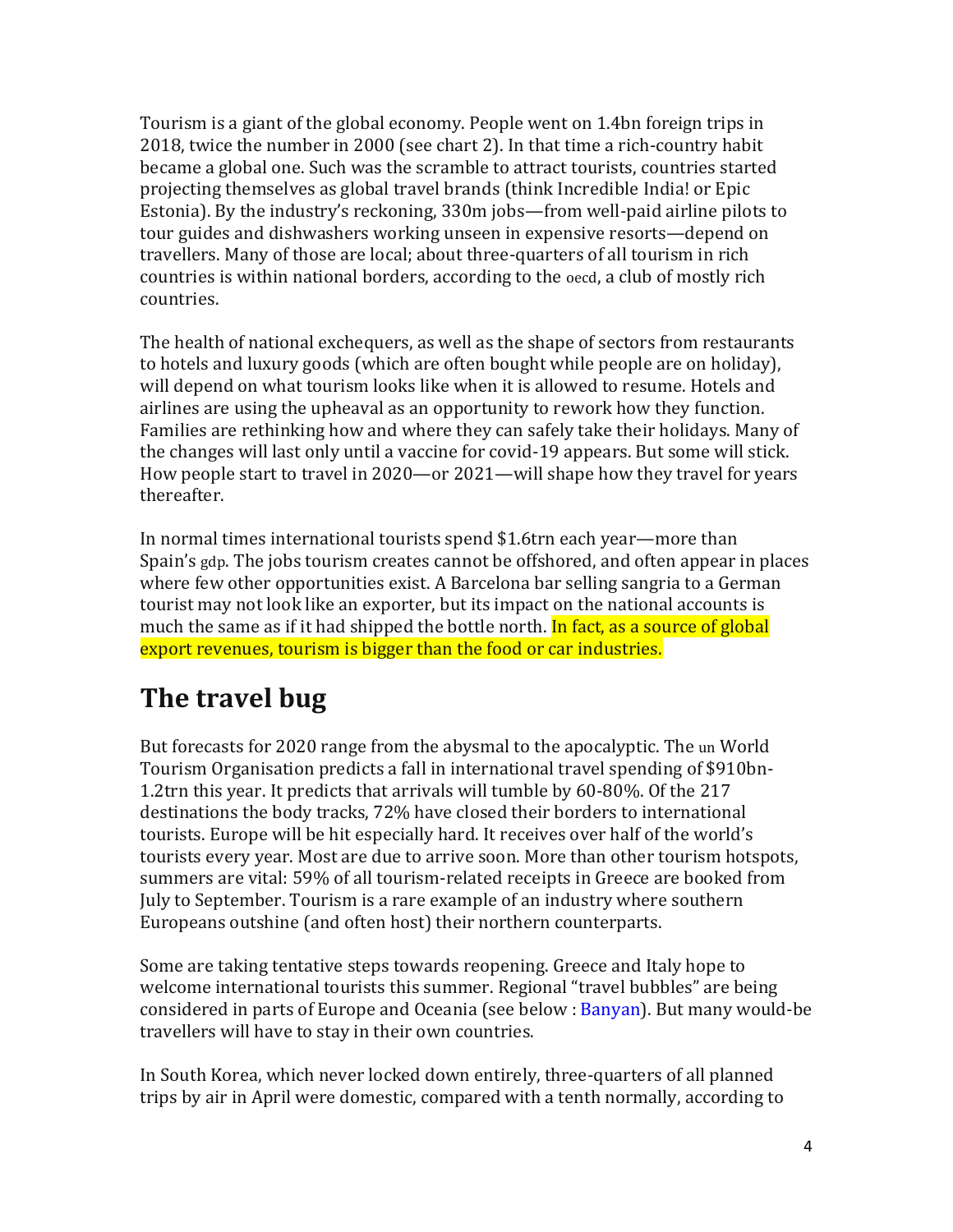Skyscanner, a price-comparison website. Around the world car-rental searches are up, too. According to Airbnb, a home-rental website, domestic bookings everywhere have grown dramatically, to over 80% of total reservations. Even more striking, many people are booking properties within 50 miles (80km) of where they live, with the majority within 200 miles. Being able to drive home is useful if lockdown conditions change suddenly.

Travelling within China, which was the first country to impose a lockdown and now appears to have its outbreak largely under control, is returning to something close to normality. But even in America, which is still reporting more than 20,000 fresh cases every day, the first weekend of May saw spikes in hotel occupancy, according to Keith Barr of ihg, a hotel group that includes the InterContinental and Holiday Inn chains. "The level of demand surprised me. I didn't think anybody would be travelling right now," he says. Given closed borders, the demand is all domestic.

For now, European leaders, from Italy to France, are hoping that locals who cannot leave will replace foreigners who cannot enter. That might work, to some extent and in some countries. But many tourist hotspots, like Iceland or Caribbean islands, have too few locals to replace absent foreigners. Malta, which each year hosts nearly six foreign visitors for every native, might get a quarter of the 2.9m tourists it attracted last year, reckons Johann Buttigieg of the Malta Travel Authority—if its borders reopen in time for summer. Residents of countries that export more tourists than they receive, such as Britain, South Korea and Germany, will struggle to squeeze onto their own beaches.

Even more "balanced" countries, like the Netherlands, will struggle to slot domestic tourists into the gap left by foreigners: a pricey Airbnb overlooking an Amsterdam canal is more appealing to a New Yorker than to a stranded Rotterdammer. Backpacker hostels, which are as charming to skint foreign youngsters as they are unappealing to locals, are in for a tough spell. Camping grounds attracting relatively local caravaners will do better.

Meanwhile, urban destinations have fallen out of favour—why go to New York if Broadway is closed? Rural getaways by contrast are in demand. ihg's busiest hotels are ones situated by beaches. str, a travel-research firm, says occupancy rates at some seaside spots in America's south were as high as 60%.

That might lead to what Brian Chesky, Airbnb's boss, calls travel redistribution: people taking trips to out-of-the-way places rather than the usual metropolises. Airbnb, which can offer rooms almost anywhere, was already banking on a trend for people to move off the beaten track and save money by shunning tourist hotspots. That trend has become turbocharged. Mr Chesky says he used to think it would take 20-30 years for travellers' habits to change. Now he thinks it will happen in mere weeks or months.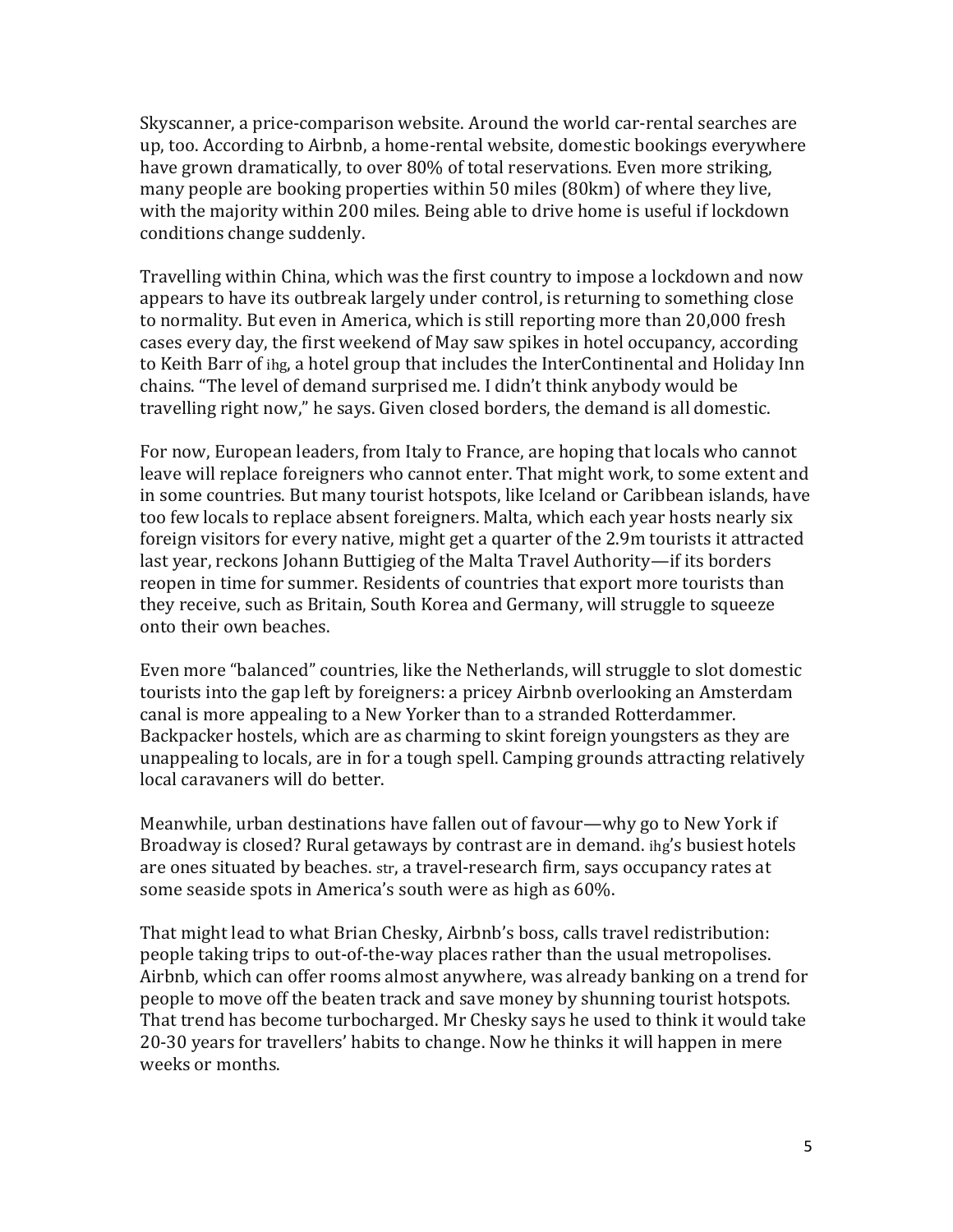Upending the world's travel habits even for a few months will have long-term effects. If tourists discover the virtues of new locations, they will want to return.

People are either looking for flights far further into the future or far closer to now not so much last-minute as last-second travel, jokes Luca Romozzi of Sojern, a travel consultancy. Booking (and paying) later will change the business model of airlines and hotels, which have long bankrolled themselves with customers' advance payments. Worse, most travel vendors now have to agree to flexible cancellation terms if they are to attract any kind of custom.

#### **You can turn this world around**

The economics of providing travel services will change in other ways. Making things easier to clean and reducing touchpoints will be priorities. Hotels are ditching carpets in favour of bare floors. Throw cushions are being thrown out. Restaurant menus will probably become digital or appear on chalkboards. Kitchens will offer fewer dishes, to simplify the cooking process and to avoid wasting stocked ingredients in case of more enforced closures.

Other disappearances will be more noticeable. The buffet has probably seen its last supper. Check-in will be automated. "We obviously still want to provide a welcome, but actually printing a key is just a transaction. That's not really a welcome," says Arne Sorenson of Marriott, the world's biggest hotel chain. Expect mobile check-in, room keys on phones and more voice-activated room controls.

Such proposals are part of an immediate reaction to the pandemic—in-your-face health measures that form a sort of "hygiene theatre". Countries such as Greece are selling themselves as less infected by covid-19. A Portuguese minister boasted of its wonderful nurses should travellers fall ill there, such as the one who tended to Boris Johnson, the British prime minister.

Using health and hygiene as marketing tools is a return to old form. Richard Clarke of Bernstein, a research firm, notes that an ad for Holiday Inn from the 1970s emphasised cleanliness as the chain's main selling point, ahead of location and comfort. It will come to the fore again, to the benefit of big brands. People may put up with spartan digs if they know they have been thoroughly disinfected. Marriott now boasts of a "Global Cleanliness Council".

Airports will also emphasise hygiene. "I think the move to minimising contact during any travel experience will just push us over the edge to having a contactless journey," says John Holland-Kaye, Heathrow's chief. "Once you get into the terminal, you'll scan your passport, have an image of your face taken, drop your bags," and then stroll through checkpoints as cameras use facial recognition to open gates.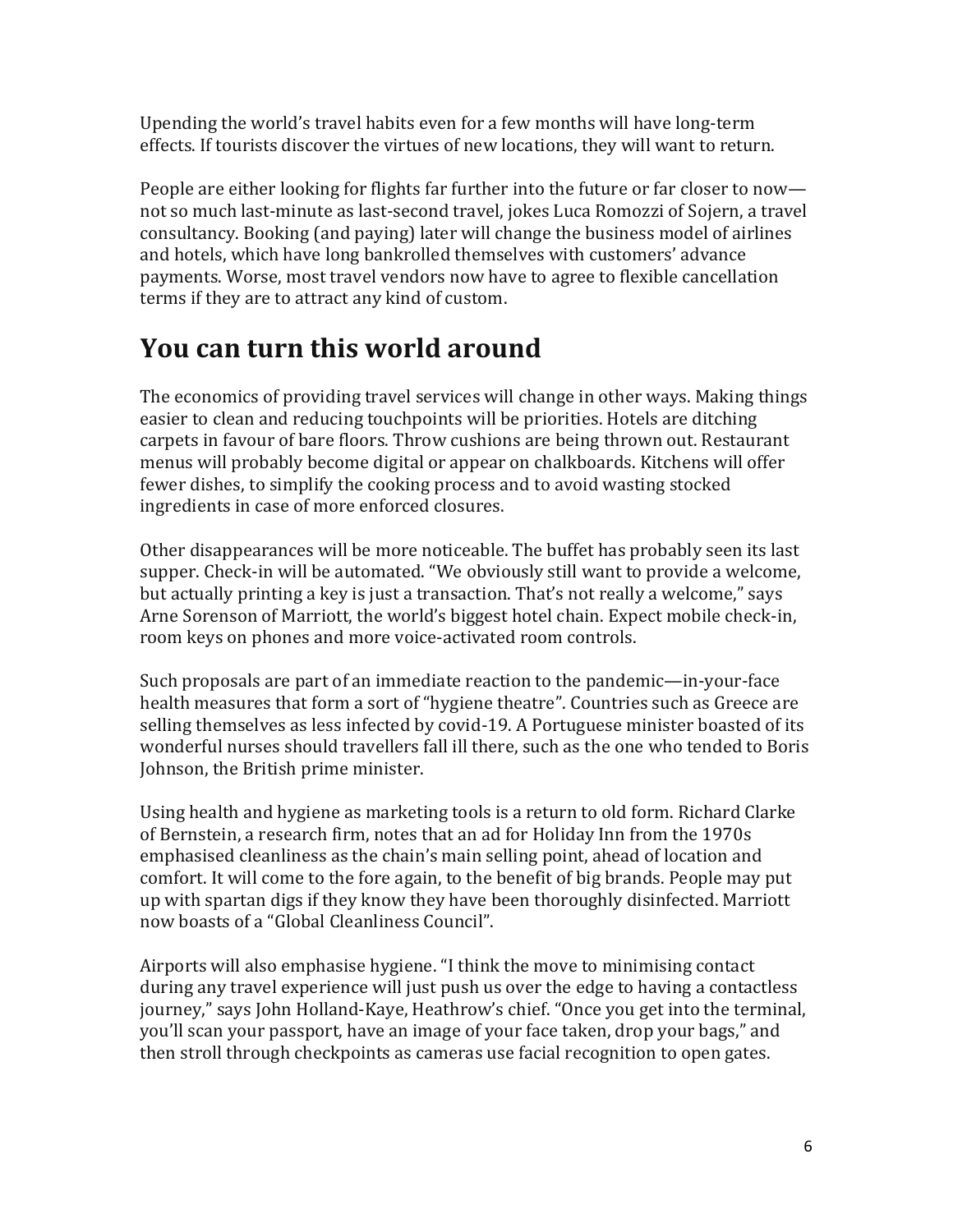Some of this may sound far-fetched, but citizens of some three dozen countries can already use e-gates to get through passport control on arrival at Heathrow and many other airports, allowing them to go from gate to kerb without talking to another person. Security will still involve slowing down, but even there it should soon be possible to leave laptops and liquids inside the bag. Automation will reduce the need to touch trays. Hand-sanitiser is already everywhere. Once implemented, such changes are unlikely to be undone.

By contrast the in-flight experience may change much less in the long term. Observant travellers will notice tweaks. In-flight magazines will probably disappear. Meal services may be reduced to bags of snacks and bottles of water for a while.

#### **Stuck in the middle with you**

But crucial things—such as the middle seat on airplanes—will not disappear. Airlines are clear that it would destroy their business model, which requires around two-thirds of seats to be filled to make a profit. "We don't think it is necessary and either we don't fly or we have to increase prices by 45-50%, or 100% for some" airlines, says Alexandre de Juniac of the International Air Transport Association, aviation's main trade body. Lower fuel costs will help somewhat with operational expenses, but airlines also have high fixed costs.

Instead, Mr de Juniac advocates a globally co-ordinated system of checks and safety measures that include health declarations from passengers, temperature checks at departure and arrival points, widespread use of facemasks and enhanced cleaning of aircraft. Some of these changes will endure and could increase costs. Adding several cabin cleanings a day will reduce the number of flights a single plane and crew can fly. This is particularly harmful to low-cost airlines, whose business models rely on quick turnarounds.

Not all these changes will be universal. People have diverse tastes, different reasons to travel and varying appetites for risk. Budgets also dictate their choice of destination and activity. Americans who might have gone to the Caribbean will have to make do with Florida. Chinese luxury-shoppers can turn to high-end malls at home. But Scottish sun-seekers or Saudis escaping the desert summer will want to get back on planes. The poshest travellers, who can afford first-class flights and private suites, will have less reason to fear disease. Places that appeal to a mostly younger crowd will probably function as close to normal as possible within governmental guidelines. Nobody wants to go to a socially distanced nightclub.

Giant cruise-liners carrying thousands of often-old people will take longer to recover their appeal—if they ever do. They guaranteed a steady flow of visitors to islands with few other sources of hard currency. A dozen countries rely on tourism to generate over 60% of their export income, according to the un's parasol counters, all of them renowned for their beaches. The Caribbean has seen a slew of credit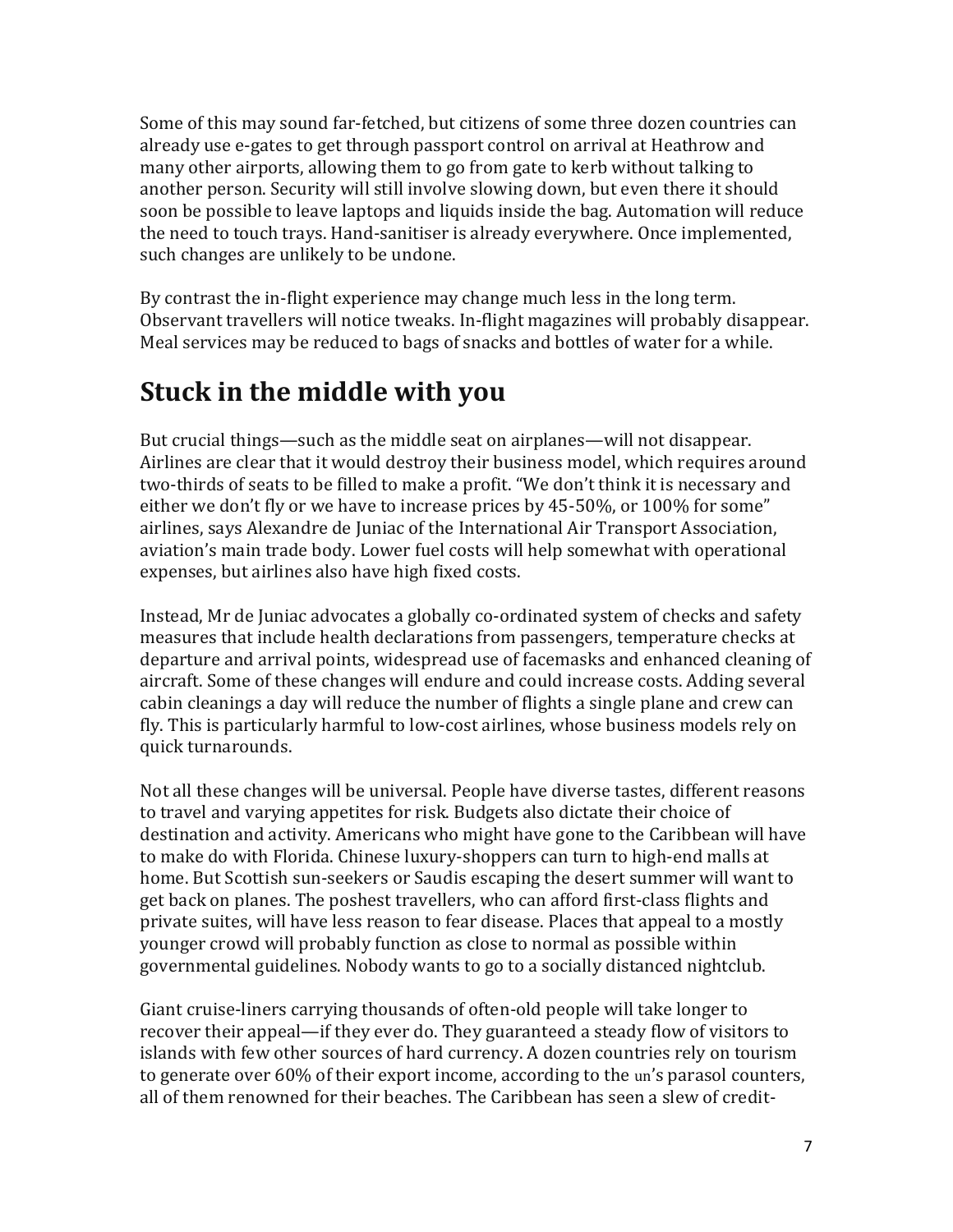rating downgrades as a result. If travel curbs do not ease before the crucial winter season, downgrades will translate into defaults.

Much attention has been lavished in recent years on the problems of overtourism for a handful of superstar cities such as Venice and Barcelona. But most destinations have found a happy balance between tourism and normal life. It is those places that will feel its absence hardest. As Mr Buttigieg says, speaking from a deserted Malta, "Nobody realised how important tourism was until it was gone."

*This article appeared in the International section of the print edition under the headline "Lonely planet"*

[https://www.economist.com/international/2020/05/30/what-awaits-tourists-when-they-re](https://www.economist.com/international/2020/05/30/what-awaits-tourists-when-they-re-emerge-from-lockdown)[emerge-from-lockdown](https://www.economist.com/international/2020/05/30/what-awaits-tourists-when-they-re-emerge-from-lockdown)

… from Luc, on June 6, 2020

Plus:

## Banyan\* Asian countries try to build travel "bubbles"

These will not be as carefree as they sound

**[Asia](https://www.economist.com/asia/)** May 28th 2020 [edition](https://www.economist.com/printedition/2020-05-30)

May 28th 2020

In contrast to most of Europe and America, still buffeted by covid-19, swathes of East Asia and the Pacific have climbed through the worst of the turbulence and can glimpse blue skies again. Testing and tracing, prompt social distancing and swiftly mobilised health-care systems have brought impressive results: Vietnam claims no deaths, Hong Kong only four and Taiwan just seven. Japan has brought new daily infections down below 40 and has lifted a state of emergency. Local transmission is close to or at zero in Hong Kong, where offices and schools have reopened, South Korea, Taiwan, Vietnam and, of course, China. Down Under, Australia and New Zealand are also blinking in the sunlight.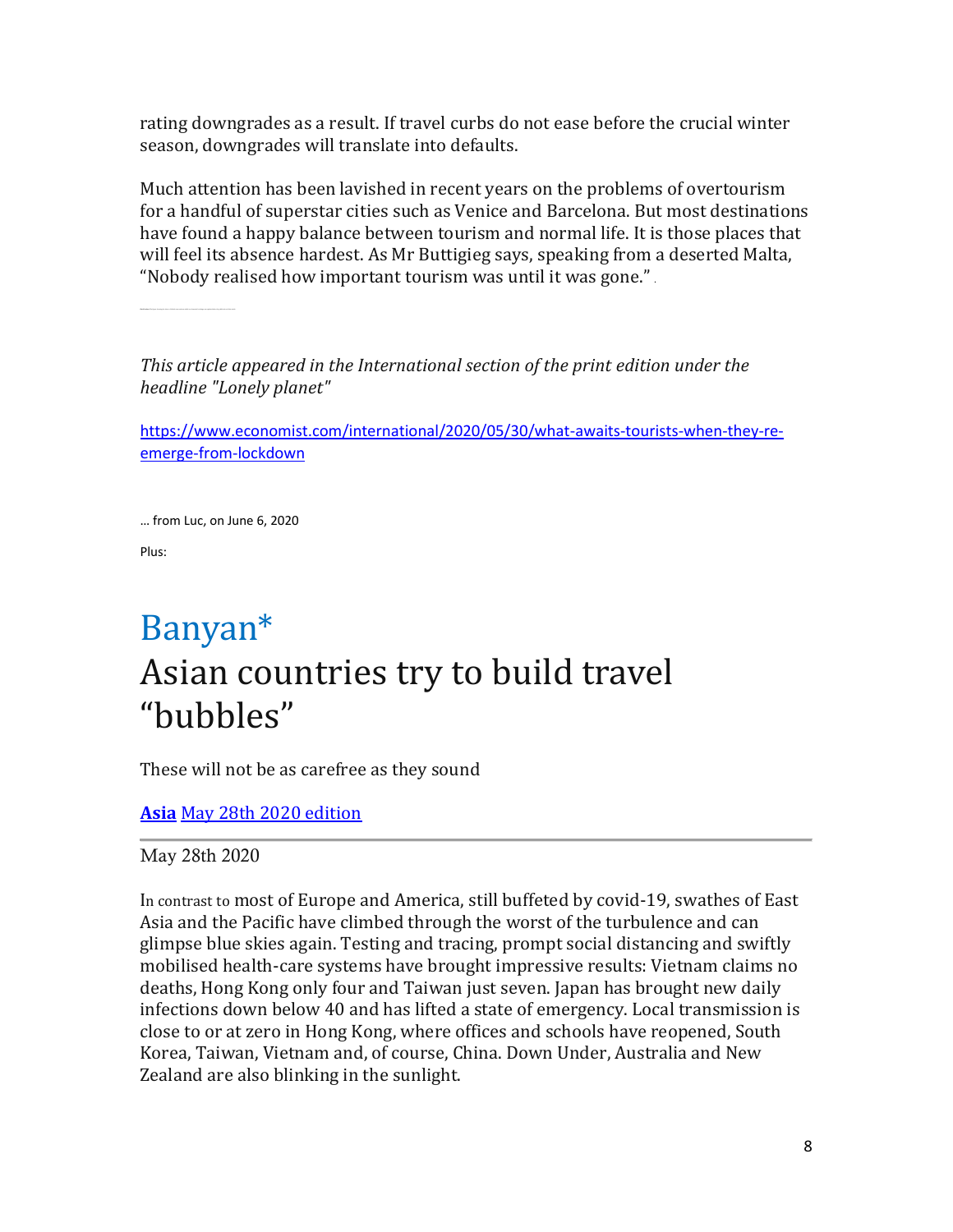But the ascent to blue skies remains purely metaphorical. As economies start to normalise, the glaring exception is international air travel. When Banyan recently returned on one of only two flights a day from Tokyo to Hong Kong, where he is resident, crew outnumbered passengers. On his last evening in Japan, when an Airbus flew over the neighbourhood, a thousand heads craned in awe to see it. At Hong Kong airport, every scrap of apron is taken up with Cathay Pacific's grounded fleet.

The pressing question is how to restart international travel safely. Compulsory twoweek quarantines, such as the one for returning Hong Kongers, are unfeasible for tourists and business travellers. One answer is "bubbles" or "air bridges" joining jurisdictions that have all but banished the virus and believe in each other's testing and honesty. But setting them up is far from simple.

Australia and New Zealand lead the way with a proposed "covid-safe travel zone", better known as the trans-Tasman bubble. It should make a big difference. Tourism used to generate a fifth of New Zealand's foreign earnings, and the 1.5m Australians who travelled across the ditch last year made up nearly half of all visitors. Kiwis flocked the other way, too, visiting families and friends. Winston Peters, New Zealand's deputy prime minister, hopes the bubble will be running in time for the looming ski season. Ann Sherry, co-chair of the Australia New Zealand Leadership Forum, thinks a trial might be ready for the school holidays in July.

The devil is in the details. New Zealand is close to eliminating covid-19. Australia's "aggressive suppression" is still finding a few new cases daily. There is no decision yet on whether local transmissions should be quashed completely before trans-Tasman travel can resume. Meanwhile, confusion reigns over a hodgepodge of different rules across Australia's eight states and territories. Some, such as Queensland, ban incoming travellers; others force them to quarantine for 14 days. New Zealand's prime minister, Jacinda Ardern, says "it matters" whether travellers can move freely once inside Australia. Another snafu involves the smartphone apps both countries use for contact tracing—how to get them to talk to each other? Not easy, says Jill Slay, a cyber-security expert at La Trobe University.

Whether the bubble can be expanded quickly is also unclear. Small countries in the Pacific including Fiji and the Cook Islands, which have kept the virus at bay, are keen to join. Many islanders live and work in Australia and New Zealand, which in turn supply a big chunk of the tourists who are the islands' other main source of cash. But Pacific countries worry that Australian tourists might bring the disease with them. They lack testing facilities. Workers may be allowed to travel first.

Other covid-conquerors such as Hong Kong, South Korea and Taiwan would like to enter the bubble. But working out all the necessary protocols could take months or years and could be derailed by a second wave of infections. Other approaches are being discussed. Singapore proposes "green lane" arrangements with a handful of